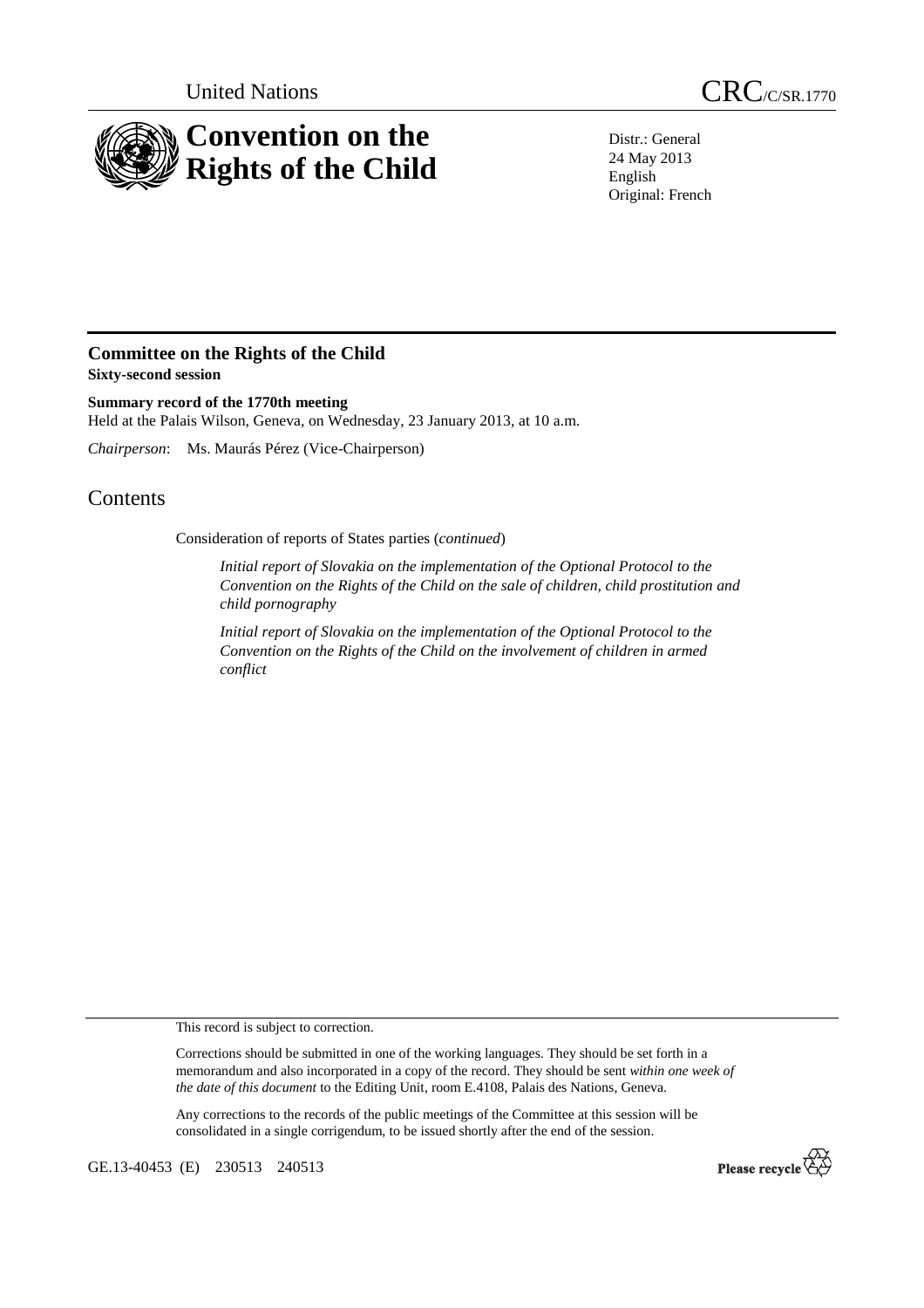*The meeting was called to order at 10 a.m.* 

## **Consideration of reports of States parties** (*continued*)

*Initial report of Slovakia on the implementation of the Optional Protocol to the Convention on the Rights of the Child on the sale of children, child prostitution and child pornography* (CRC/C/OPSC/SVK/1; CRC/C/OPSC/SVK/Q/1 and Add.1)

*Initial report of Slovakia on the implementation of the Optional Protocol to the Convention on the Rights of the Child on the involvement of children in armed conflict* (CRC/C/OPAC/SVK/1; CRC/C/OPAC/SVK/Q/1 and Add.1)

1. *At the invitation of the Chairperson, the delegation of Slovakia took places at the Committee table.*

2. **Mr. Rosocha** (Slovakia) said that his country was committed to ratifying the Optional Protocol to the Convention on the Rights of the Child on a communications procedure in 2013.

3. He explained that criminal law penalized the transfer of children abroad, trafficking children for adoption, forced labour, prostitution or any other purpose, sexual violence and any act with the intention of organizing, facilitating or gaining from the prostitution of children. Criminal law also classified as criminal offences the offering, delivering or accepting, by whatever means, of a child for the purpose of sexual exploitation, the transfer of organs for profit or the engagement of the child in forced labour.

4. The Slovak Government had adopted the 2011–2014 National Programme to combat trafficking that coordinated the activities of all the bodies working to eliminate or prevent trafficking. A working group had been set up to create a system for collecting data on trafficking.

5. Anti-trafficking measures had been taken and special training given to experts involved in upholding the provisions of the Optional Protocol. One of the major challenges in 2013 was the establishment of the Office of the Children's Ombudsman as an independent mechanism compliant with the Paris Principles, which it was planned to place under the authority of the Office of the Public Defender of Rights.

6. With regard to the Optional Protocol on the involvement of children in armed conflict, the legal minimum age for voluntary recruitment into the armed forces was 18 years. The Slovak army was a professional army and could have recourse to conscription only in the event of a threat to national security or in time of war. Units participating in crisis management operations under the aegis of the United Nations, the North Atlantic Treaty Organization or the European Union received special training in international humanitarian law and human rights. Furthermore, on 14 November 2012, on the occasion of the tenth anniversary of the entry into force of the Optional Protocol, the Ministry of Foreign and European Affairs had organized a seminar for students, teachers and experts in international law on the specific application of the Protocol.

### *Optional Protocol on the sale of children, child prostitution and child pornography*

7. **Ms. Al-Shehail** (Country Rapporteur for the Optional Protocol on the sale of children, child prostitution and child pornography) asked what measures had been taken under the National Programme to combat trafficking, which had been extended until 2014, and enquired whether the measures were monitored and assessed and had a specific budget for implementation. She also enquired about the steps taken to identify child victims. She asked how many complaints on behalf of children the Public Defender of Rights had filed for offences covered in the Optional Protocol and requested more information on the dedicated phone line for children and the resources allocated to programmes on prevention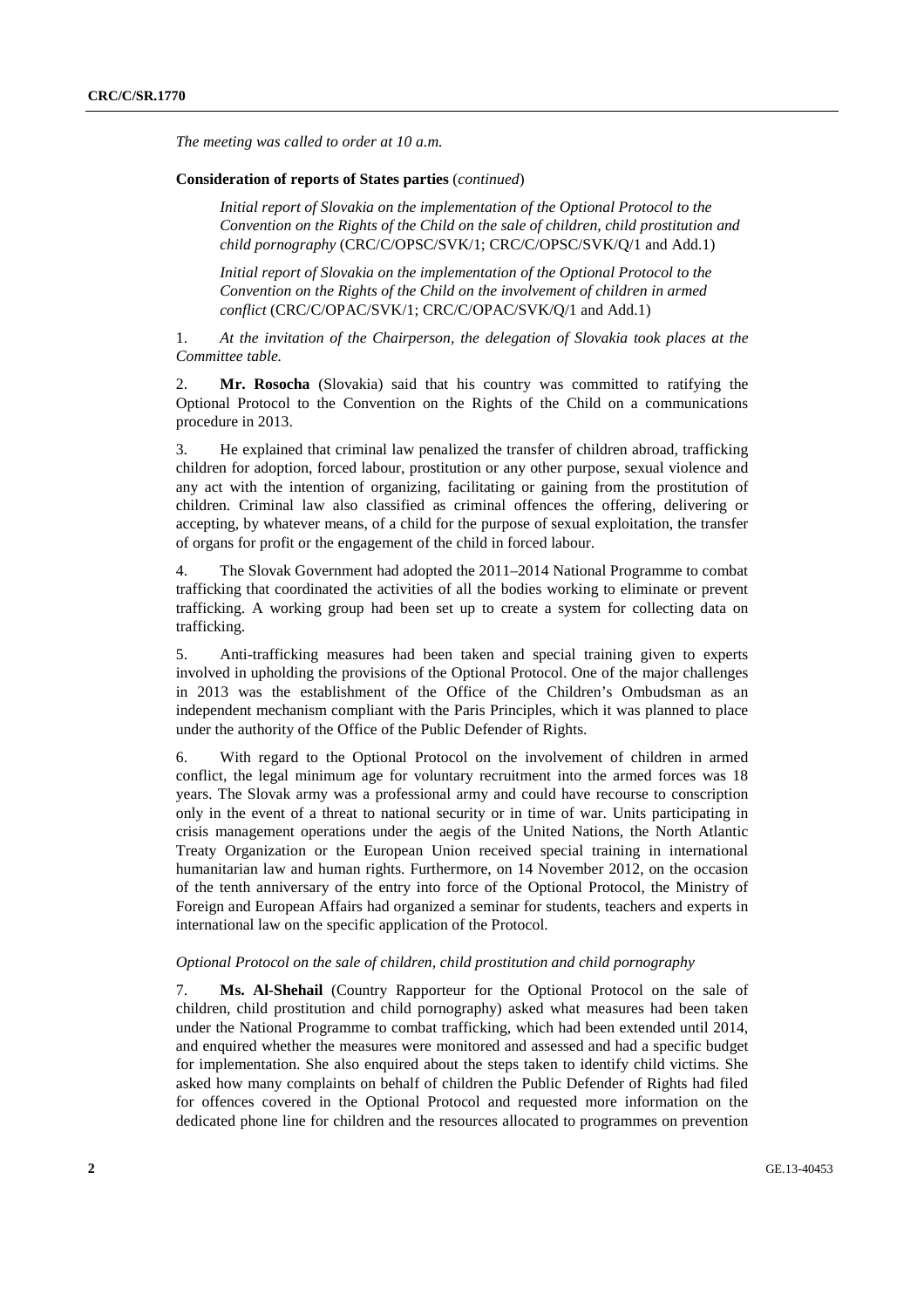and protection and the social reintegration of victims. She requested clarification on the initiatives to combat police corruption.

8. She asked whether there were any training programmes for experts working for and with children and whether action had been taken to counter the growing supply of child pornography on the Internet.

9. **Mr. Madi** asked why legislation failed to protect Slovaks who fell victim to crime abroad, whether the Optional Protocol could be used as a basis for extradition and why extradition was possible only if the offence committed entailed a penalty of at least 1 year's imprisonment under Slovak legislation.

10. **Mr. Cardona Llorens** requested clarification on the criminal liability of legal persons. He also wished to know whether Slovakia intended to ratify the Council of Europe Convention on the Protection of Children against Sexual Exploitation and Sexual Abuse.

11. **Ms. Herczog** enquired about the follow-up to proposals by the Council of Europe concerning, inter alia, the introduction of judicial procedures specifically for children.

12. **Mr. Zermatten** pointed out that, even though forced adoption was punishable under article 181 of the Criminal Code, the Code did not penalize the sale of children under the pretence of adoption. He asked the delegation to provide a precise definition of the "protected persons" referred to in paragraph 70 of the report.

13. **Mr. Koompraphant** said he wished to know what measures the State party had taken to encourage Roma children who had been victims of any of the offences included in the Protocol to lodge a complaint against their aggressor and whether it had established a victim and witness protection system. What was the State party doing to combat organized crime in the case of illicit acts related to the sale of children, child pornography and child prostitution?

14. **Ms. Wijemanne** asked whether awareness-raising campaigns had been conducted outside the school environment, particularly for the poorest children, who were more at risk of becoming victims of trafficking and commercial sexual exploitation, and whether the State party had carried out a review of the root causes of those phenomena.

15. It would be interesting to know whether Slovakia was a sex tourism destination and whether it was true that persons involved in the trafficking of children had been given only suspended sentences.

16. **The Chairperson** asked how the State party intended to ensure the practical implementation of the principle of the best interests of the child; what method it used to determine the age of asylum seekers; and whether, in case of doubt, the individual was deemed a minor.

*The meeting was suspended at 11 a.m. and resumed at 11.25 a.m.* 

17. **Mr. Šimoňák** (Slovakia) said that, in case of doubt about the age of an asylum seeker, the competent authorities deemed the applicant to be a minor and placed him or her in a specialist centre for unaccompanied minors. To attempt to determine the exact age of the minor, they used various scientific or medical methods, such as X-rays.

18. It was difficult to root out corruption completely, but special units had been created in the Ministry of the Interior to combat police corruption.

19. Information and public-awareness campaigns for parents and children, organized parallel to exhibitions, concerts and other such events, helped to prevent offences covered by the Protocol. Campaigns would be carried out during the major programme of events to be held in Košice, the 2013 European Capital of Culture.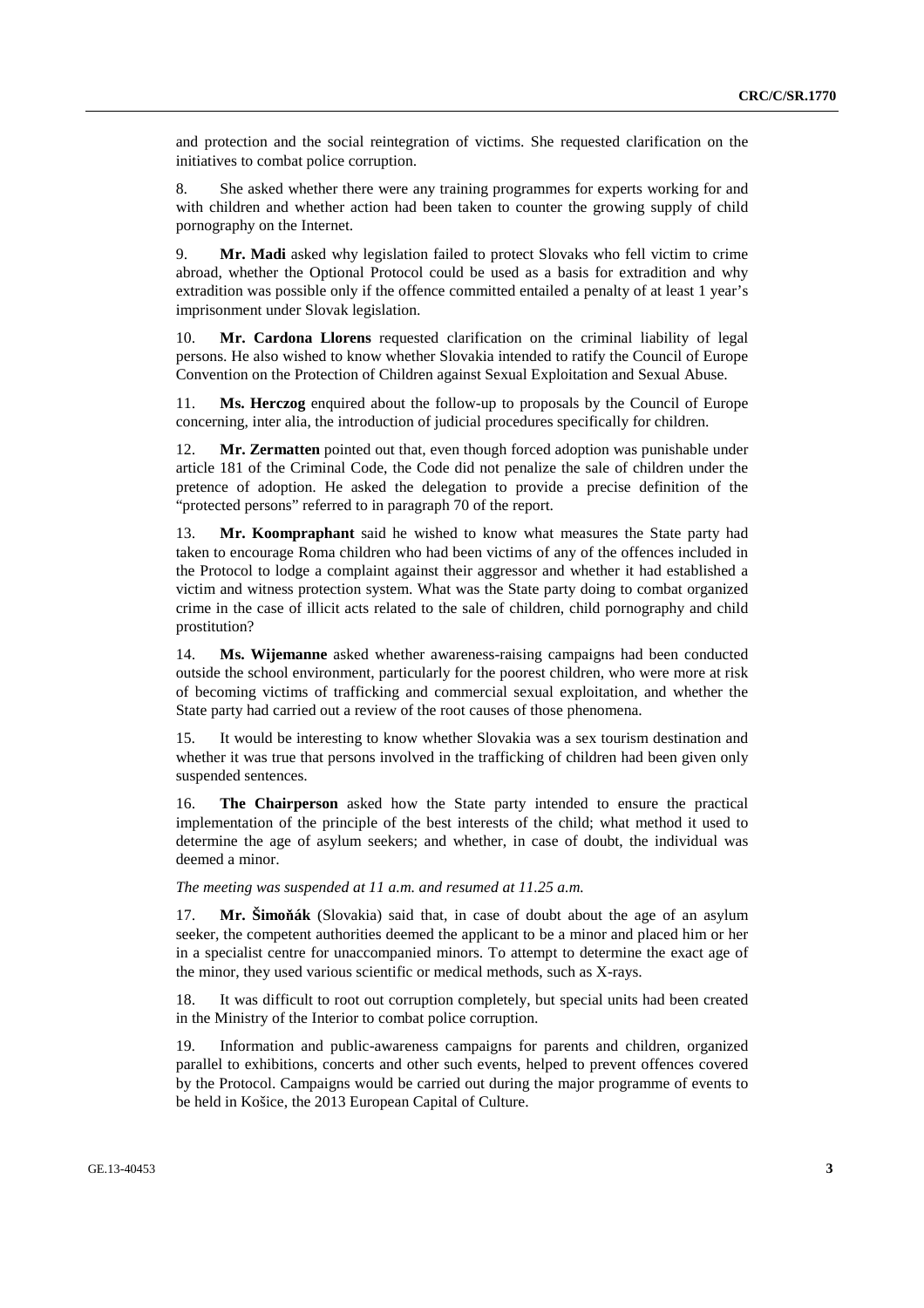20. Slovakia had set up a hotline (116 000) for reporting child disappearances.

21. **Mr. Kadlečík** (Slovakia) said that, under the Criminal Code, the penalties for child prostitution and child pornography were more severe if the victims belonged to particularly vulnerable groups.

22. **Ms. Brennerová** (Slovakia) said that more than 700 social workers had been engaged to carry out an assistance programme for some 30,700 people from disadvantaged communities. Local communities familiar with the specific needs of the beneficiaries were also involved in the programme. The aid was tailored to individuals, and social workers were due to undergo regular training courses to learn how to identify trafficking victims.

23. **Mr. Kadlečík** (Slovakia) said that, in order to align its national legislation with the Council of Europe Convention on the Protection of Children against Sexual Exploitation and Sexual Abuse (Lanzarote Convention), signed by Slovakia on 9 September 2009, his country was currently amending its Criminal Code and Code of Criminal Procedure with a view to ratifying the instrument. Thus, it was applying the Directive of the European Parliament and the European Council of 13 December 2011 on combating the sexual abuse and sexual exploitation of children and child pornography and the Directive of 5 April 2011 on preventing and combating trafficking in human beings and protecting its victims. The amendments should enter into force on 1 May 2013 and the Lanzarote Convention should be ratified by the end of 2013.

24. **Ms. Al-Shehail** asked whether the law prohibiting the use of any language other than Slovak in communications with the Government applied to the childcare provided by social workers to victims of trafficking, prostitution or child pornography. She also asked how the State party was able to guarantee the rights of minority groups, when such a law existed.

25. **Ms. Herczog** said she wished to know whether the State party had established a mechanism to allow the various individuals involved in caring for child victims of trafficking and prostitution to share relevant information, while at the same time respecting their confidentiality. She also asked how the State party, which did not collect data disaggregated by ethnic origin, was able to ascertain the number of Roma children in the territory and, hence, to identify at-risk groups and carry out the European programme for Roma inclusion.

26. **Ms. Brennerová** (Slovakia) said that there was support for all children needing protection, irrespective of their ethnic origin, and that, in the case of foreign children, communication was in a language which they understood.

27. **Mr. Kadlečík** (Slovakia) pointed out that the Committee on the Elimination of Racial Discrimination had warned the Slovak Government against the potential risk of discrimination involved in collecting statistical data disaggregated by ethnic origin and that Slovakia had amended its legislation accordingly.

28. The Ministry of Labour, Social Affairs and the Family, the authority overseeing the initiatives to assist trafficking and prostitution victims, verified that the best interests of the child were taken into consideration in all circumstances. Victims' confidential data were only disclosed in the context of judicial proceedings, and, to date, no information had been leaked.

29. **Ms. Tomková** (Slovakia) explained that students were instructed during civic education lessons about the risks of sexual exploitation, and that a variety of material on prevention had been disseminated in schools through nationwide campaigns. In the various regional help centres, which worked closely with the police, child victims were looked after by a psychologist or paediatrician with appropriate training in therapeutic treatment of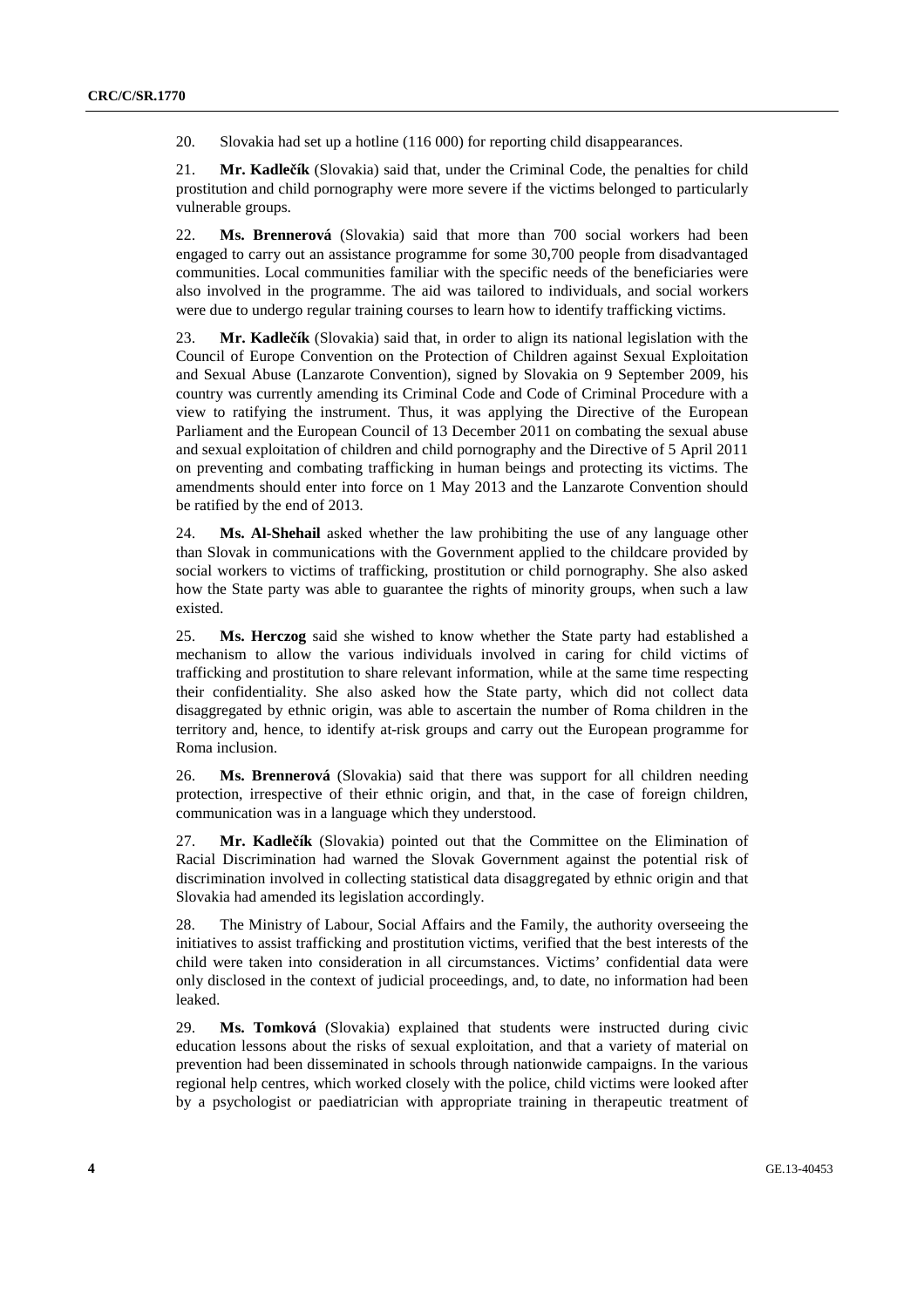victims of sexual violence. Teachers were trained to identify signs of sexual abuse and were also familiarized with the provisions of the Optional Protocol.

30. Children belonging to linguistic minorities could be educated at school in their mother tongue, while some schools offered education in Hungarian, Ruthenian, German or Ukrainian.

31. **Mr. Kadlečík** (Slovakia) emphasized that Slovakia was party to the Council of Europe's Convention on Cybercrime and noted that the Code of Criminal Procedure contained several provisions expressly prohibiting trafficking and the dissemination of child pornography. Act No. 166 of 2003 on protection against the illegal use of information and Act No. 351 of 2011 on electronic communication reinforced the legal arsenal. Under the Criminal Code, it was now illegal for an adult to solicit a child under 15 years of age for sexual purposes. The offence was punishable by a prison sentence of between 6 months and 3 years.

32. **Mr. Šimoňák** (Slovakia) explained that the police had worked with civil society to create a website warning children of the risks associated with using the Internet. The fun and appealing website highlighted the pitfalls to avoid online and was designed as a preventive and informational tool. No specific budget had been allocated to the implementation of the Optional Protocol.

33. **The Chairperson** asked whether the results of the first National Programme to combat trafficking had been assessed prior to the start of the second Programme (2011– 2014).

34. **Mr. Šimoňák** (Slovakia) replied that they had not, but that in both cases ongoing evaluation and monitoring had been conducted.

35. **Ms. Wijemanne** asked whether a mechanism for monitoring and reporting suspicious activity on the Internet had been set up.

36. **Mr. Šimoňák** (Slovakia) replied that Internet surveillance was difficult because cybercrime was generally committed by organized criminal groups with a number of offshoots abroad. The various surveillance teams did, however, work in coordination with one another.

37. **Ms. Brennerová** (Slovakia) explained that in Slovakia the national and international adoption procedures were governed by very strict rules and the principle of subsidiarity was followed. In 2012, nearly 40 Slovak children had been adopted abroad. There was a followup process for all children adopted internationally until they reached the age of majority. Slovakia scrupulously followed the guidelines of Council of Europe Regulation No. 2201/2003 and the Convention on Protection of Children and Cooperation in respect of Intercountry Adoption.

38. **Ms. Herczog** asked what progress had been made by the Parliamentary Human Rights Commission on the investigation opened in October 2012 into alleged cases of forced adoption. She also asked whether international adoption was considered solely as a last resort and whether the records of children transferred between different institutions were sent to the competent authorities for the purposes of monitoring and information exchange.

39. **Ms. Brennerová** (Slovakia) said that the matter of forced adoptions had been taken out of context and did not warrant such media coverage. She explained that, when a child was deprived of parental protection, all options not involving adoption were considered, such as for the child to be supported by the immediate family or placed in a foster family or orphanage. Where adoption was the only answer, the adoption could become definitive only once the child had spent nine months in the future adoptive family.